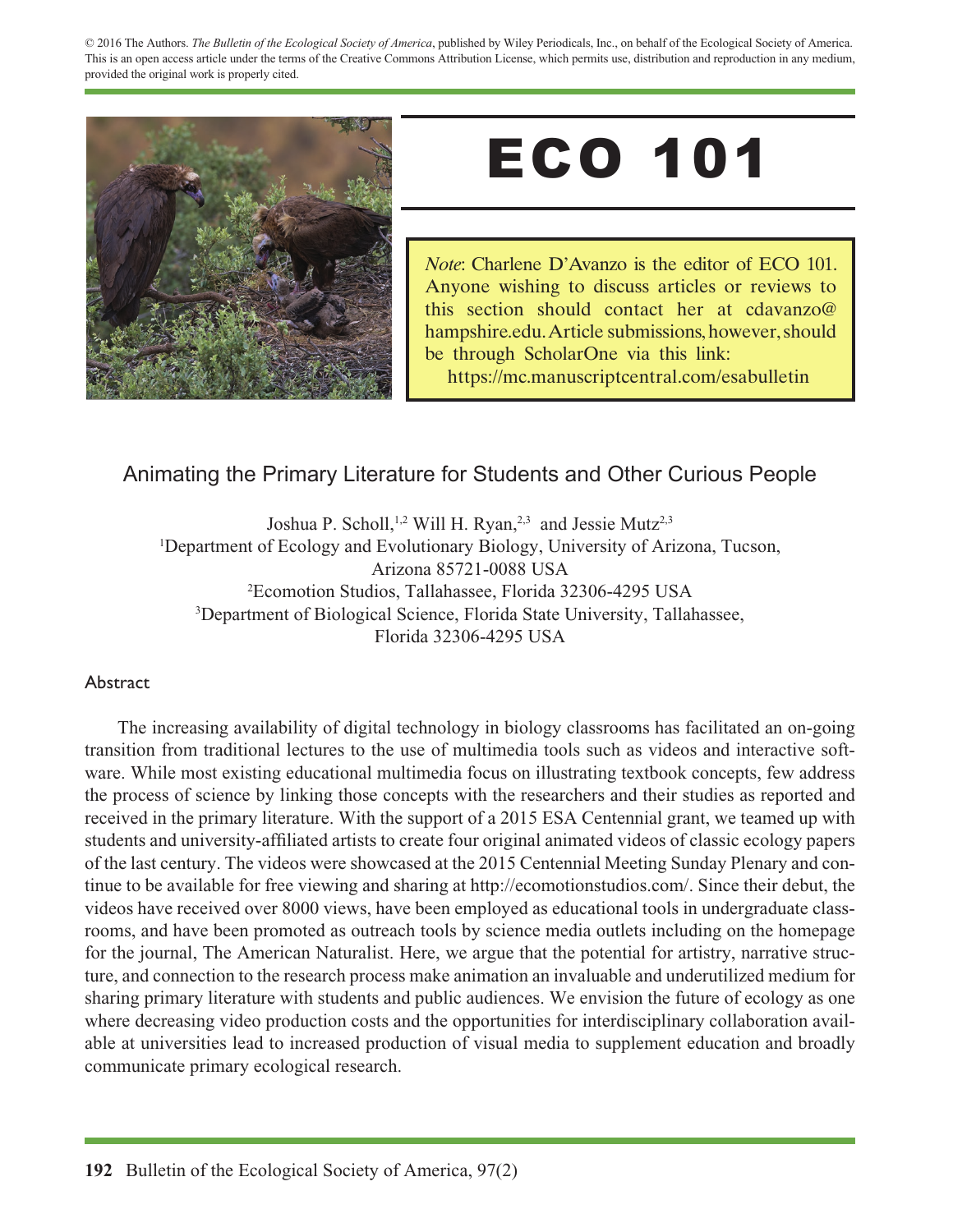# Introduction

Animated videos can be an entertaining and informative introduction for students and the general public to ecological thinking, allowing these audiences to explore the many facets of ecology and the people who study it without the barrier of reading the primary literature. In addition, the production of animated videos brings together artists and scientists for interdisciplinary collaborations that can help the producers hone their abilities to translate scientific understanding into publicly accessible knowledge as they endeavor to craft the most communicable narrative. We used the occasion of ESA's Centennial celebration as an opportunity to bring together artists and scientists to capture some of the past century's landmark achievements in ecological research in a medium that could act as an invitation to students and the public to discover what ecology is all about.

ESA's Centennial celebration centered on celebrating the past and looking forward to the future. Our ecological past is full of excellent papers documenting brilliant breakthroughs and innovative thinking, yet students entering the field each year are less likely to be familiar with the "classics" as they are met with an ever-expanding back-catalog of literature. Foundational works such as Huffaker's (1958) predator–prey cycle experiments with oranges and Simberloff and Wilson's (1969) island biogeography investigations are at risk of losing readership among the next generation of ecologists. In *Foundations of Ecology*, Real and Brown (1991) connect readers with fundamental ecological literature, along with commentary and insight. However, the book does not shorten the papers nor make them more easily accessible for students; it merely compiles them into a single edition (Real and Brown 1991). While this text is an essential resource for scientists already interested in the classics, it can be challenging for beginning students of ecology to get excited about and absorbed in the most important messages contained within these articles.

Our goal for the Centennial was to showcase some of the field's "big ideas" in a brief, engaging format. Thus, as a gateway to the stories, studies, characters, and concepts of the classic primary literature, we created short animated videos of several papers selected by Real and Brown (1991). Each video was 2–4 minutes long and showcased the key findings of the selected paper with custom artwork and an original soundtrack. Through this medium, students daunted by or unaware of the classics can still benefit from a narrative, scientifically sound introduction to the key innovations of past researchers.

Our animated videos were unique in that their focus was on translating primary literature into a broadly and easily communicable format, as opposed to focusing purely on concepts or terms. Highlighting studies from the primary literature may be particularly important in order to maintain awareness of classical papers in ecology in light of the multitude of contemporary ecological publications competing for the limited attention of researchers and students. For educational purposes, the emphasis on primary research also serves as an important connection not only to biological content, but to the process of science as an exciting human endeavor.

Here, we explore the current state of animated videos in science education, describe the nuts and bolts of our video production process, and present some opportunities for integration of animations into academic research and outreach. We conclude with a discussion on the role of multimedia in translating primary literature in the future.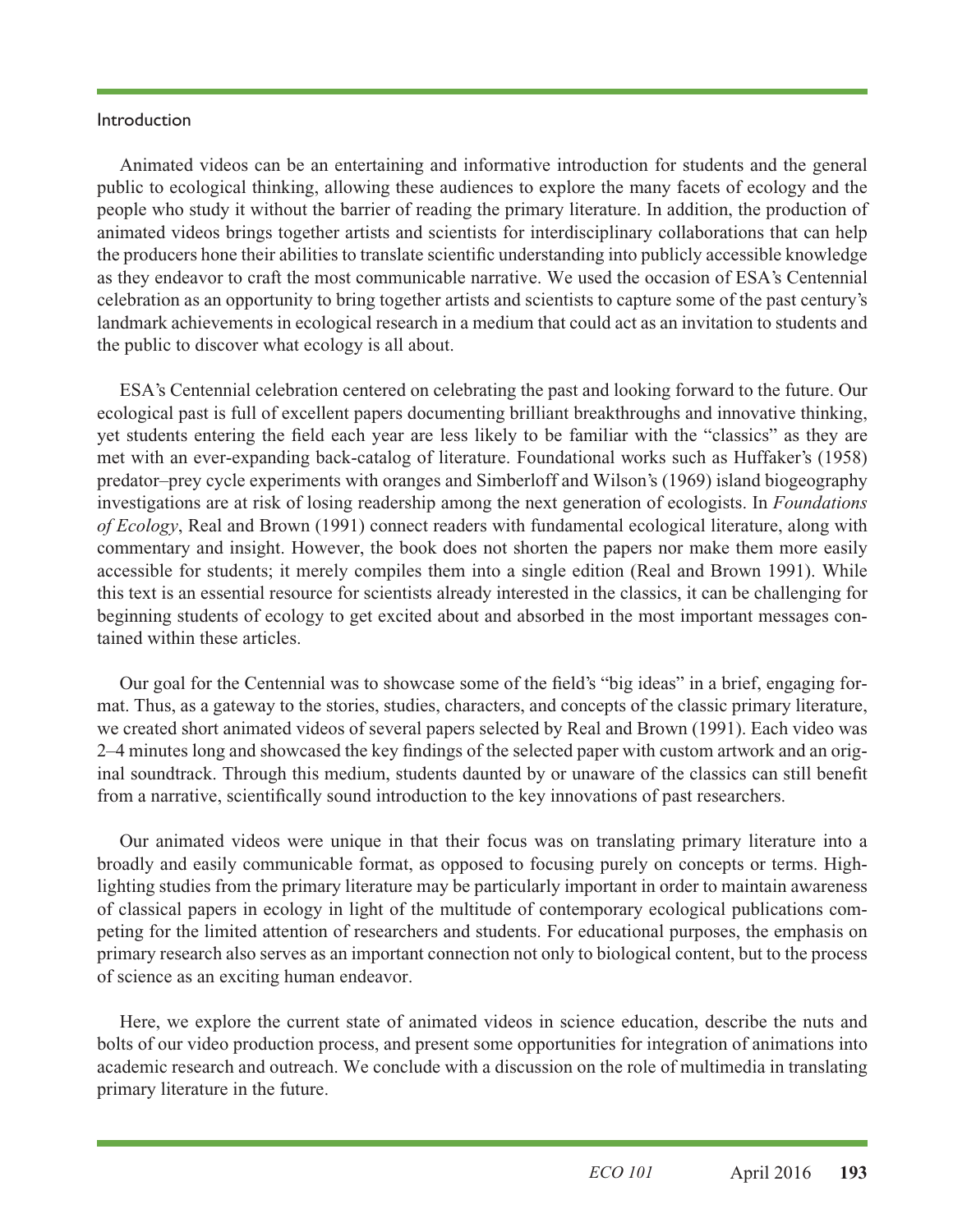# Part I: The current state of animations in science education

Animated videos are used widely in biological sciences education. Cellular and molecular biology educators frequently employ animation to explain difficult concepts or microscopic-scale processes. In medicine, "patient education" animations (e.g., nucleusanimationlibrary.com) are very common, illustrating a range of subjects and procedures. Most textbook publishers offer a limited array of digital resources to complement the physical text, which may include interactive virtual labs and short, animated concept videos (e.g., McGraw Hill's *Biology*, highered.mheducation.com) or chapter summaries with static diagrams (e.g., Sinauer's *Ecology*, sinauer.com). Additionally, a cottage industry of education and entertainment organizations such as Howard Hughes Medical Institute (biointeractive.org), Simbio.com, and PhD Comics (phdcomics.com) produce or support the production of animated videos for the life sciences. There are also a handful of individuals that create works independently and make them available through personal websites or video sharing repositories such as Molecularmovies.org or Bio-alive.com. However, the animated videos currently produced for life sciences education generally focus on animating basic concepts rather than studies from the primary literature, many lack artistic depth or engaging narrative structure, and most are not freely available. Additionally, the few videos that specifically address ecological topics are overwhelmingly focused on conservation issues rather than basic science. In this landscape, videos such as ours fill a unique gap.

Alongside these professionally made videos, the ranks of scientist-filmmakers are growing. Annual events such as the Evolution Society Film Festival (evolutionfilmfestival.org) and Beneath the Waves Festival (beneaththewaves.org), hosted by the Benthic Ecological Meeting Society, receive many submissions from scientists who are making their own outreach media. The success of these programs demonstrates the capacity for creative and effective communication that already exists in the field. While our focus has been explicitly on creating teaching tools based on the primary literature, our process can be adapted to produce all kinds of resources.

# Part II: Producing the animations

#### The nuts and bolts

The principles guiding the production of our videos were simple: be accurate, be informative, and be entertaining. In order to be useful, any educational supplement must concentrate and communicate information more effectively than the time it takes to explain the same concepts verbally. Combining information with animation and sound has a long track record of enhancing attention and retention (e.g., Hegarty and Just 1993, Mayer 2001), but it is a delicate task to simplify primary literature into catchy sound bytes without sacrificing essential nuiance.

The process of making a video began with the selection of papers by a team of biology doctoral students. Within the canon of classic ecology papers, we looked for those with broad appeal that would be visually compelling to present. We then carefully read the papers, supplementary information (including background on each paper's authors), and commentaries on their influence and used these details to write scripts aimed at both explaining the scientific content of the papers and introducing viewers to the researchers involved. The scripts and summaries compiled during this initial phase were used in meetings with the artists to inspire a cohesive look and feel for the visuals and the accompanying soundscape.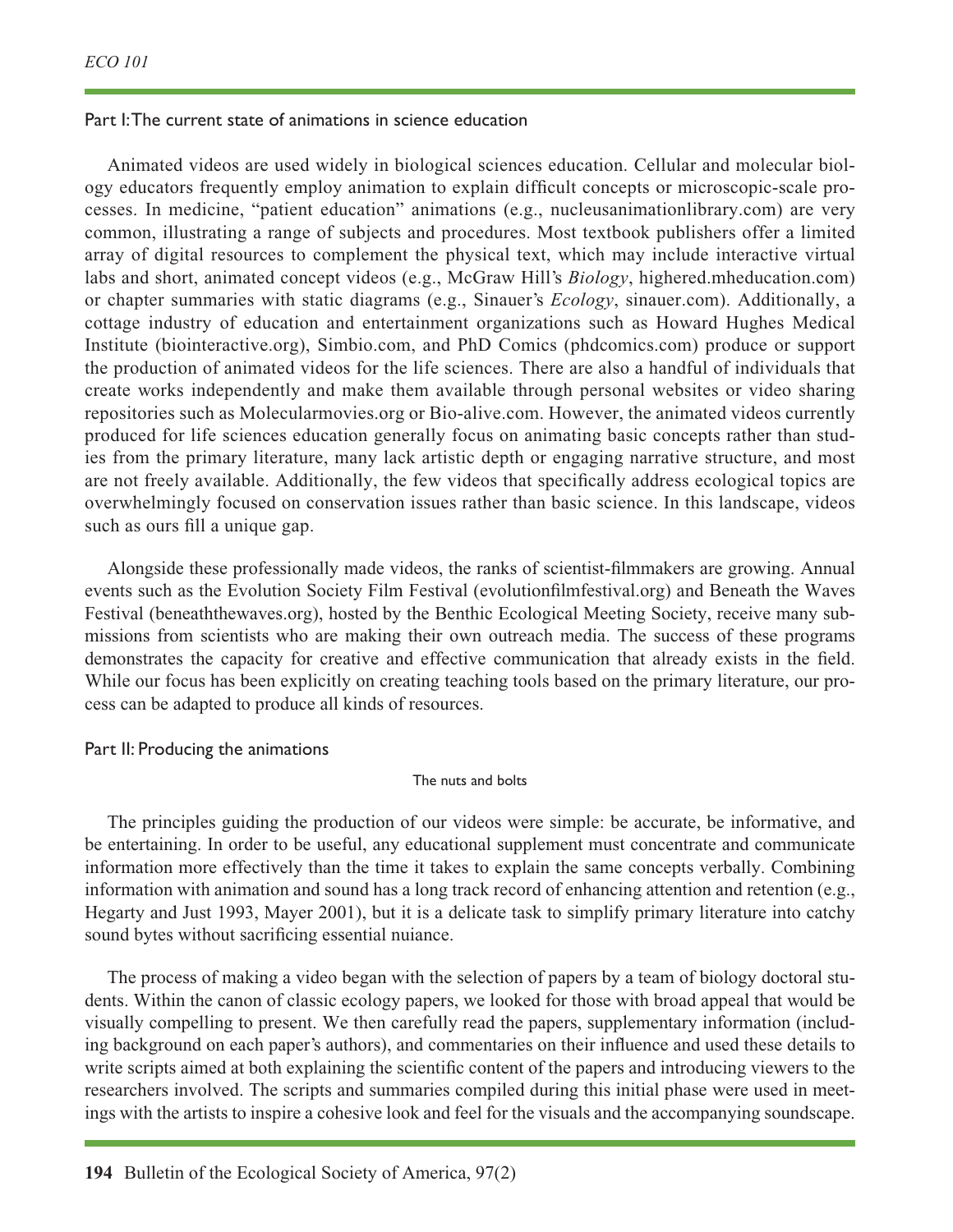Through a collaborative and iterative process, we developed a creative vision for each animation, which was then borne out by the lead artists, their collaborators, and the biology students.

Each of our four videos was created according to a slightly different process in order to accommodate each animator's individual style. In general, the process began with matching visual action to the scripted scientific material by drawing out a storyboard. Voice actors recorded the narration, which animators used to gauge the timing of each scene. In some cases, several artists were involved to paint backgrounds and prepare fine line work and color based on the principal animators' hand-drawn, frame-by-frame animations. For other videos, all of the visual art was completed by a single artist. As the artwork and story took shape, musicians developed a score to reflect the aesthetic of each video. Finally, each video's director stitched all of the elements together into a final product.

All of the visual art and audio were produced with personally owned, relatively low cost equipment. At each step, the unique training and perspectives of the artists and the scientists helped us keep the balance between artistry and content, conceptual clarity and scientific accuracy, entertainment value, and educational value. By capitalizing on the diverse skill sets available on a university campus, we were able to conceive of, produce, market, and distribute a useful set of teaching tools with minimal resources while maintaining total control of the quality and content of the final product.

#### The cost and feasibility

One problem hindering the production of animation for ecological research is the associated cost. Commercially outsourcing animated videos costs between \$1000–\$3400 for every minute of animation, which often does not include a soundtrack. The lower end of this range generally results in simple animations with low action (i.e., camera movements around a still image rather than animated subjects) while the upper bound results in detailed, colorful and fluid animations with a much greater dynamism. By tapping into the resources available at a university, namely the time and enthusiasm of science and art students, we were able to reduce the cost of our four animations to fit the \$2500 grant we received and produce a total of 14 minutes work similar in quality to the highest price tier of commercially produced animations. In order to pay our now-graduated artists fair compensation for their work on future projects, however, we estimate that similar projects would cost about \$1700 per minute of animation. Given the long potential shelf life of animations, especially those created based on well-vetted and often-cited papers, we think that this level of upfront cost is a reasonable investment to achieve the goals of greater student and public engagement with the primary ecological literature. But in addition, our positive experience recruiting student volunteers and working with art department faculty suggests that projects like ours could be designed to minimize costs while still being rewarding for all involved.

# Part III: Animation reception

Since the inaugural debut of our four animated videos at the ESA Centennial and online via our website and YouTube channel six months ago, they have received over 8000 views. The highest viewed animated video was "Life of Every Color and Kind" based on Paine (1966) with 2437 views, followed by "The World is Green" based on Hairston et al. (1960) with 2298 views. The "Mangrove Melody" animated video based on Simberloff and Wilson (1969) and "Huffaker's Balancing Act" based on Huffaker (1958) were viewed 2277 and 1018 times, respectively.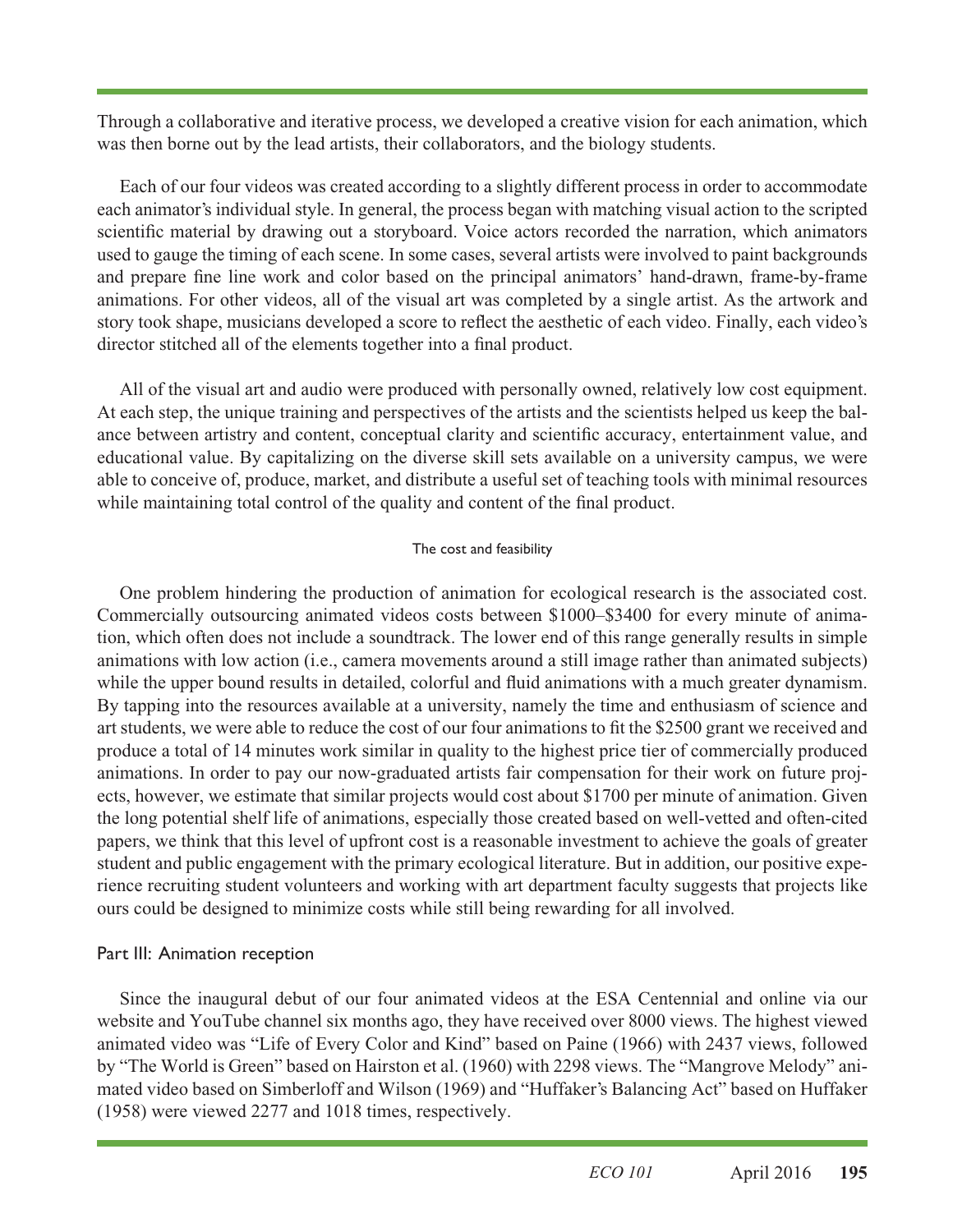Qualitative feedback from ESA attendees was positive overall. Members of ESA's Committee on Diversity and Education anticipated a strong potential of these animated videos to popularize classic papers and serve as educational tools in general. Many faculty members expressed interest in supplementing their courses with our animated videos and several already have. Additionally, feedback from students was very positive both in general and in the classroom setting. Finally, we have received several requests from ecologists looking to animate research from their labs, as well as one request to animate a citizen science project to help introduce participants to the natural history of the system, project goals, and general research protocol.

A quantitative evaluation of the effect of educational animations is very difficult and simple questions as to their efficacy are rarely answered with confidence (Goldman 2008), if at all. This is largely due to the complexity of animated videos and their ability to stimulate different senses simultaneously. In addition, consciously and subconsciously introduced cultural references can make their effectiveness context-dependent. Consequently, our ability to evaluate the success of these videos is limited at this time to qualitative descriptions of their reception within the ecological community.

# Part IV: Integrating animation in academia

#### General public awareness of ecological theories and concepts

Scientists often struggle to propose and fulfill broader impacts as required by all National Science Foundation (NSF) grants (National Science Board 2011). The NSF's "Broader Impacts" merit criterion calls for broad and impactful initiatives to complement the proposed research. Educational animations based on real research provide an opportunity to share a glimpse of the research process with public audiences. Animated videos can be broadly disseminated through social media and other websites where information sharing in video format is growing rapidly (e.g., Cheng et al. 2008, Smith 2009). We realize that animation alone may not satisfy the "Broader Impacts" criterion (particularly due to the difficulty associated with evaluating their effectiveness (Goldman 2008)); however, animations could complement local-scale "Broader Impacts" measures by addressing audiences on a larger (even global) scale. Additionally, existing outreach could be paired with short animations as an educational component with wide appeal. For example, citizen science projects and public seminars could incorporate animations to provide the target audience with a project overview and visual learning of important concepts, respectively.

#### Ecology education

Short science videos could have an immense impact in the realm of high school and undergraduate ecology education. Many young learners prefer visual learning (e.g., Benedict and Pence 2012, Reilly 2012), which animations provide. The enhanced stimuli of videos and their associated soundtracks have a tendency to capture students' attention and would likely work well as a supplement to lectures or reading assignments. Furthermore, videos based on primary scientific literature keep the research process front and center in the minds of students, including the people, experiments, organisms, and real-world problems that characterize scientific inquiry. A strong artistic style and narrative structure can additionally provide context to complicated ecological material, making it more memorable.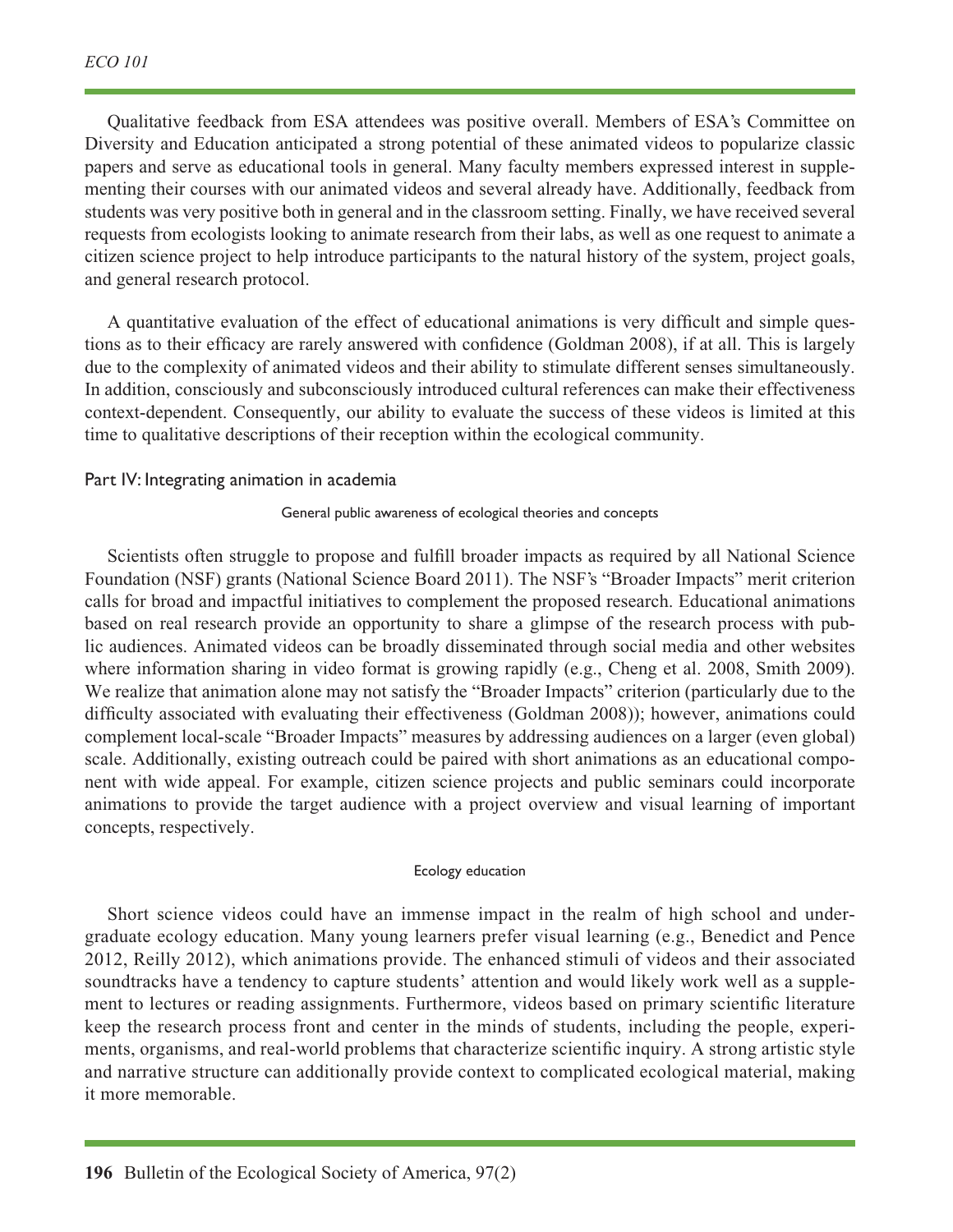#### Communication between scientists

Research articles will always be the central means of communication within the scientific community. However, videos can take advantage of stimuli simply unavailable in written communication (e.g., sound, motion) and allow one to pack more information into a shorter amount of time. In addition, some concepts are very difficult to illustrate verbally or in a static visual form (e.g., a diagram or PowerPoint slide). For example, terraces in phylogenetic tree space (Sanderson et al. 2011) and the storage effect (Chesson and Warner 1981) are concepts that many scientists and graduate students struggle to understand fully. Animation could help broaden understanding of these and other complex theories by providing new, particularly visual, perspectives.

By incorporating visual and auditory learning, narrative structure, and an appealing artistic aesthetic, animated videos have the potential to complement the use of written and verbal communication, leading to more effective science education and public outreach. Animations certainly do not act as replacements for outreach, live instruction, or research articles. However, well-designed videos can supplement these efforts to share ideas and demonstrate the usefulness of important papers, perhaps inspiring others to read them firsthand. In the future, as video production costs continue to decrease, it may become feasible for any scientist to produce their own videos to accompany their papers. In the meantime, animating the classics should be a priority.

#### Students and faculty as active participants in the development of animations

The production of animations themselves need not be limited to a small group. As technology continues to advance, the cost and difficulty of producing animated videos will likewise decrease. The videos we created for the ESA Centennial were a highly collaborative effort between students of ecology and art, as well as faculty members. In total, six biology graduate students, six art undergraduates, two recently graduated art majors, and two biology faculty were involved in activities ranging from storyboarding to video direction to voice work.

Being an active, hands-on participant in the animation process can be greatly beneficial for researchers. Translating research into a new medium requires a thorough grasp of a study's scientific content and historical context, while collaboration with a group of artists offers new perspectives on familiar (and often complicated) material and provides opportunities to jointly craft a narrative, monitor scientific accuracy, and give feedback on stylistic interpretation. There is also tremendous creative value in getting to know animation as a means of communication and expression. Just as written, oral, and visual presentations involve communicative trade-offs, animation has unique strengths and limitations that pose a creative challenge for those involved.

In the future we hope that others initiate collaborations similar to ours between art and science departments at many universities. We see this as a ripe opportunity for students of both disciplines to hone their respective skills while also broadening their horizons by learning about subjects with which they might never otherwise engage.

# **Conclusions**

Animated videos serve as vessels for communication that appeal to both the auditory and visual senses and have the potential for great artistry and entertainment. We suggest that ecologists can take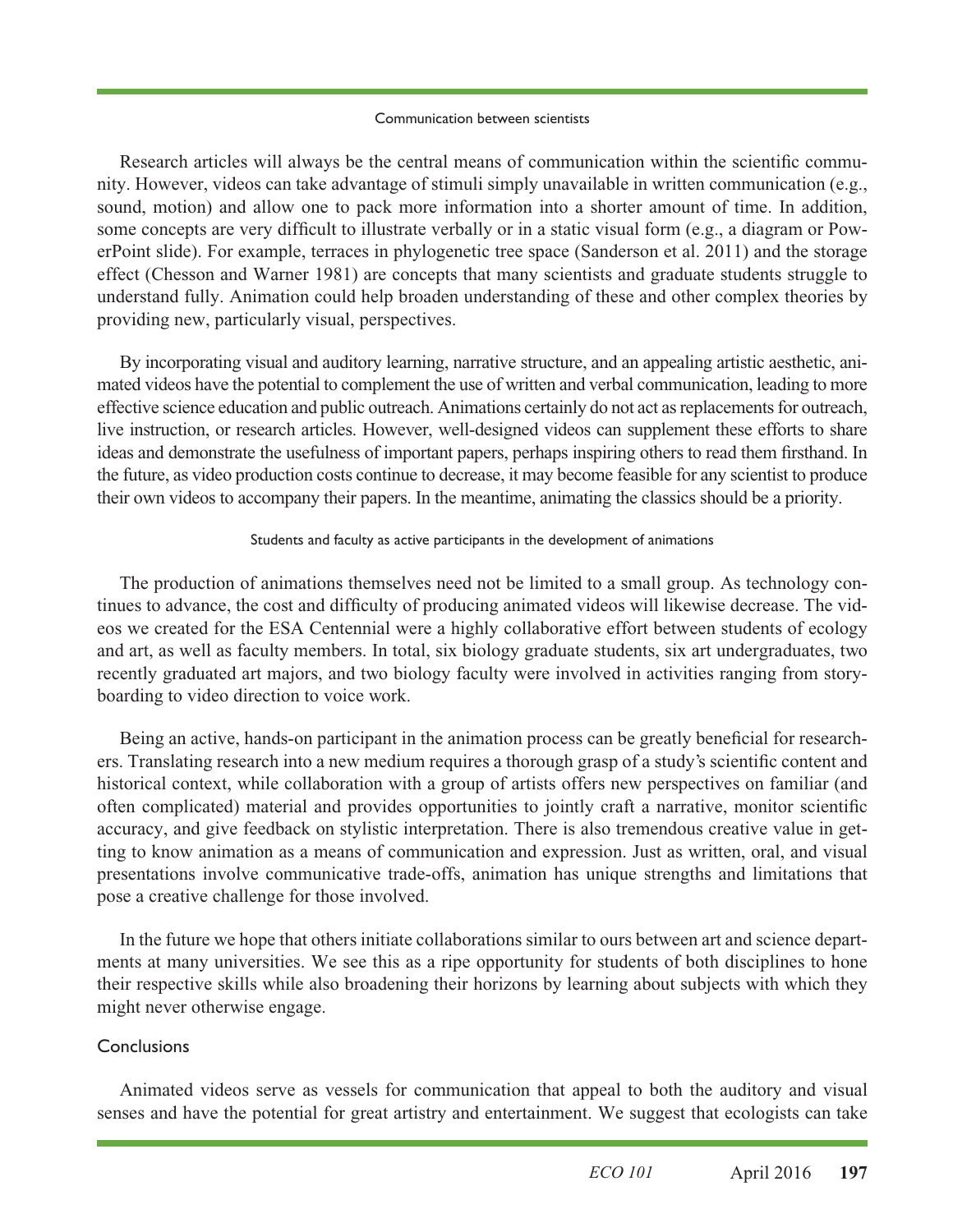advantage of animation as a powerful tool to supplement outreach and education. In particular, one underrepresented application is the animation of the primary literature. In this paper we have focused on the animation of the classic primary literature, in an effort to link ecological concepts with the stories of the scientists who discovered and explored them. We see this as ripe opportunity to supplement existing efforts to promote classical papers in ecology, such as Real and Brown's *Foundations of Ecology* book (1991), so that the important messages of these writings are not lost amidst an ever-growing "foundational" base that confronts current students.

We acknowledge the difficulty often associated with evaluating the efficacy of animations on learning (Goldman 2008) and for this reason do not suggest that animations can ever serve as a "magic bullet" solution for science education. Nevertheless, animations are yet another tool from the ever-expanding tool box of science educators and should be employed in conjunction with other established teaching methods. Ultimately, by providing learners with multiple ways to perceive similar information, we provide them with the best chance of retaining the material and learning from it.

Finally, as production costs continue to decrease and video production tools are democratized, we anticipate further opportunities to animate important papers in the more recent and even current literature as a means of broadening their impact and increasing public exposure to ecological research. The university setting in particular provides a breadth of talent and resources that make interdisciplinary collaborations more feasible and cost-effective. By capitalizing on this unique set of resources, we as researchers can more fully use the medium of animation to illustrate and effectively communicate difficult and socially relevant concepts to students, colleagues, and lay audiences alike.

# Acknowledgments

Funding for the four discussed animations was provided by an Ecological Society of America Centennial Grant Award. JPS thanks the National Science Foundation Graduate Research Fellowship Program for support. We also thank the artists without whose time and talents these projects would not have been possible.

# Literature Cited

- Benedict, L., and H. E. Pence. 2012. Teaching chemistry using student-created videos and photo blogs accessed with smartphones and two-dimensional barcodes. Journal of Chemical Education 89:492–496.
- Cheng, X., C. Dale, and J. Liu. 2008. Statistics and social network of YouTube videos. Pages 229–238 16th Interntional Workshop on Quality of Service, Institute of Electrical and Electronics Engineers, Enschede, Netherlands.
- Chesson, P. L., and R. R. Warner. 1981. Environmental variability promotes coexistence in lottery competitive systems. The American Naturalist 117:923–943.
- Goldman, S. R. 2008. Animating the issues for research on animation: commentary on sections three and four. Pages 357–370 in R. Lowe, and W. Schnotz, editors. Learning with animation: research implications for design. Cambridge University Press, Cambridge.
- Hairston, N. G., F. E. Smith, and L. B. Slobodkin. 1960. Community structure, population control, and competition. The American Naturalist 94:421–425.